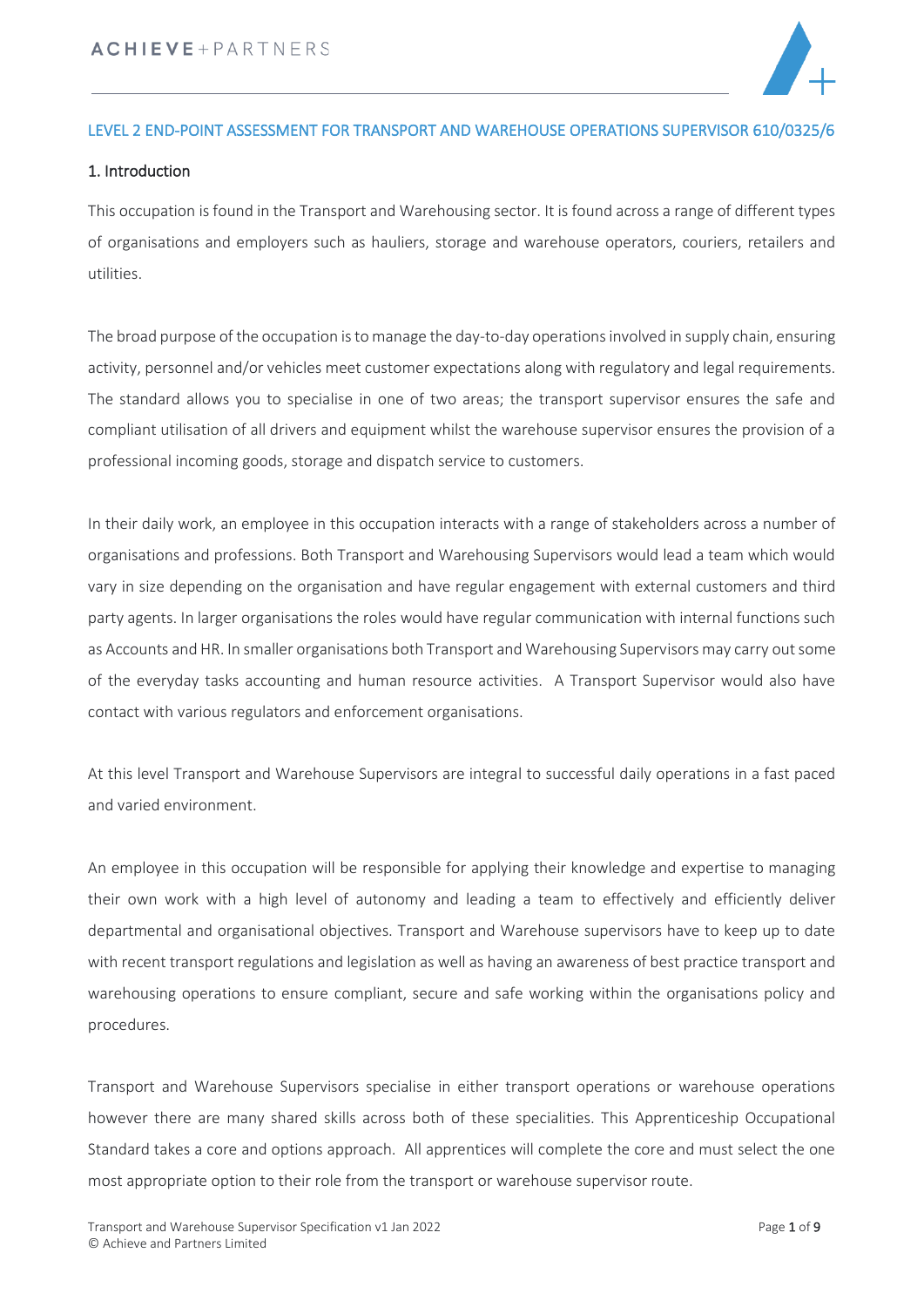

#### 2. Entry requirements

There are no formal entry requirements including qualifications for apprentices selecting this apprenticeship standard. Employers and training providers must ensure that apprentices have the potential and opportunity to achieve the apprenticeship standard successfully. Apprentices do not need any prior knowledge, skills or understanding before starting the apprenticeship.

#### 3. Qualification details

| Regulator              | The Office of Qualifications and Examinations Regulation, Ofqual |
|------------------------|------------------------------------------------------------------|
| Type                   | End-point Assessment                                             |
| Level                  | 3                                                                |
| Operational Start date | $6th$ January 2021                                               |
| Operational End date   | 31 <sup>st</sup> January 2025                                    |

#### 4. Gateway

Apprentices must ensure they have met gateway requirements for this standard before booking end-point assessment. Apprentices are required to achieve the following mandated qualifications for this standard:

+ English and mathematics at Level 2. For those with an education, health and care plan or a legacy statement, the apprenticeship's English and mathematics minimum requirement is entry Level 3. British Sign Language (BSL) qualifications are an alternative to English qualifications for those who have BSL as their primary language.

Apprentices on the transport option must achieve one of the following two qualifications:

- + Level 3 Certificate of Professional Competence for Transport Managers (Road Haulage)
- + Ministry of Defence Junior Transport Operator Level 3

#### For the project report:

A project title, scope, terms of reference (ToR) and project plan will be submitted at gateway. The ToR should outline how the mapped KSBs are suitably covered by the proposed project.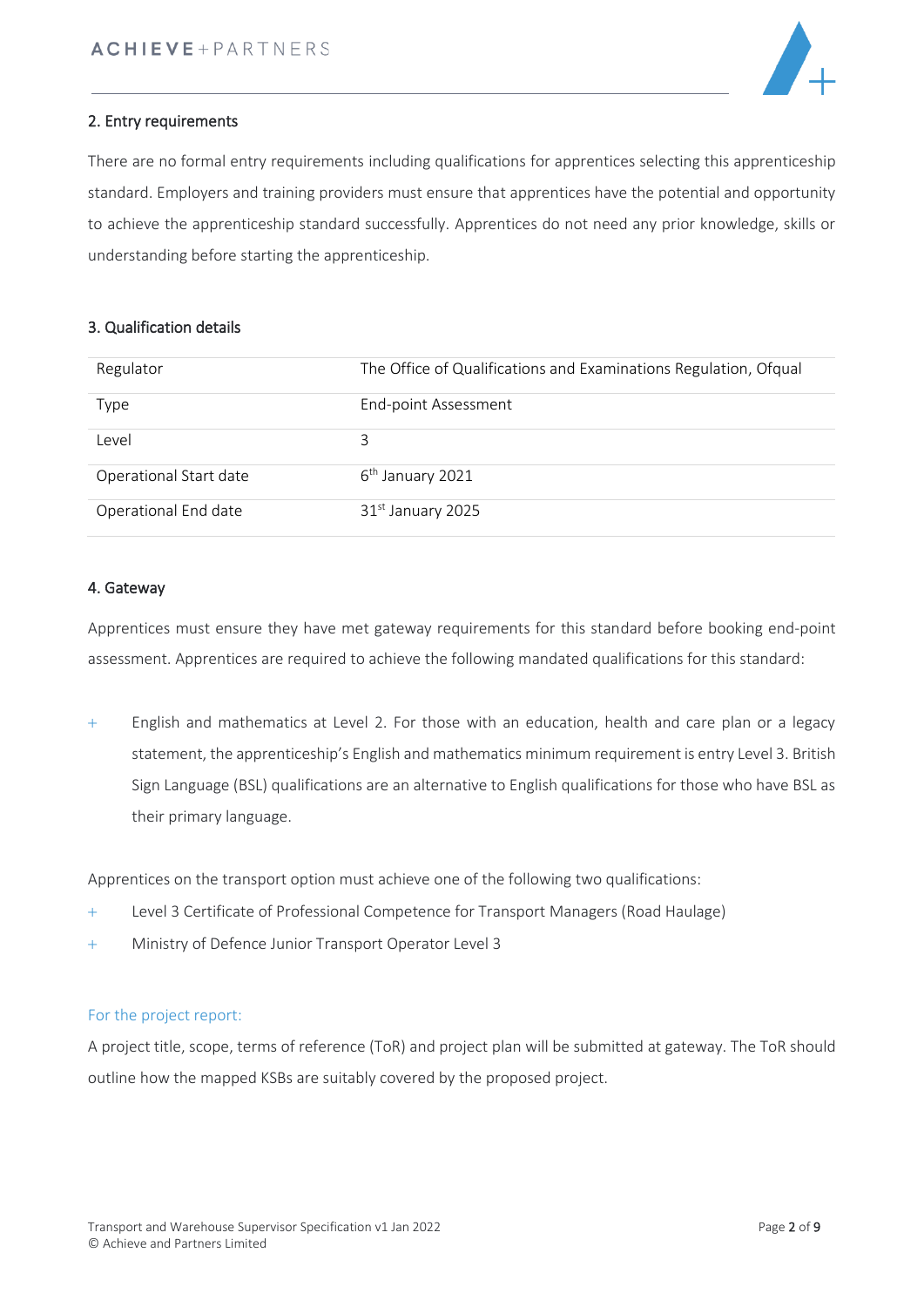

The project title and summary requirements are as follows:

- $+$  the apprentice will scope out and provide a brief summary of what the project will cover and will submit this at gateway. This should demonstrate that the work-based project will provide sufficient opportunity for the KSBs to be met. The brief summary is not assessed and will typically be no longer than 500 words.
- + the brief summary needs to outline the project plan, overview of tasks, specific responsibilities and duties planned and an overview of time frames taking into account the deadlines stipulated within this end-point assessment plan.
- + Achieve+Partners will sign-off the project title in consultation with the employer within 2 weeks of gateway.

Further details on the requirements for gateway can be found in the Gateway Requirements Policy. Evidence of these qualifications must be submitted to Achieve+Partners.

#### 5. Duration

Typically, this apprenticeship will take 12 months to complete.

#### 6. Order of end-point assessment

The assessment methods can be delivered in any order. The result of one assessment method does not need to be known before starting the next.

#### 7. Apprenticeship grading

The apprenticeship is graded fail, pass, distinction. Apprentices must achieve a minimum of a pass in each of the 3 components.

#### 8. Re-sits

An apprentice can re-sit a component of their end-point assessment if they fail. It is expected that a period of further learning will need to be undertaken if the apprentice has to re-sit any part of the end-point assessment. Achieve+Partners can make exemptions to this ruling should reasons for the fail are deemed to be outside the control of the apprentice.

All assessment methods must be taken within a 6-month period, otherwise the entire EPA will need to be resat/retaken, unless the EPAO deems exceptional circumstances to apply outside the control of the apprentice or their employer.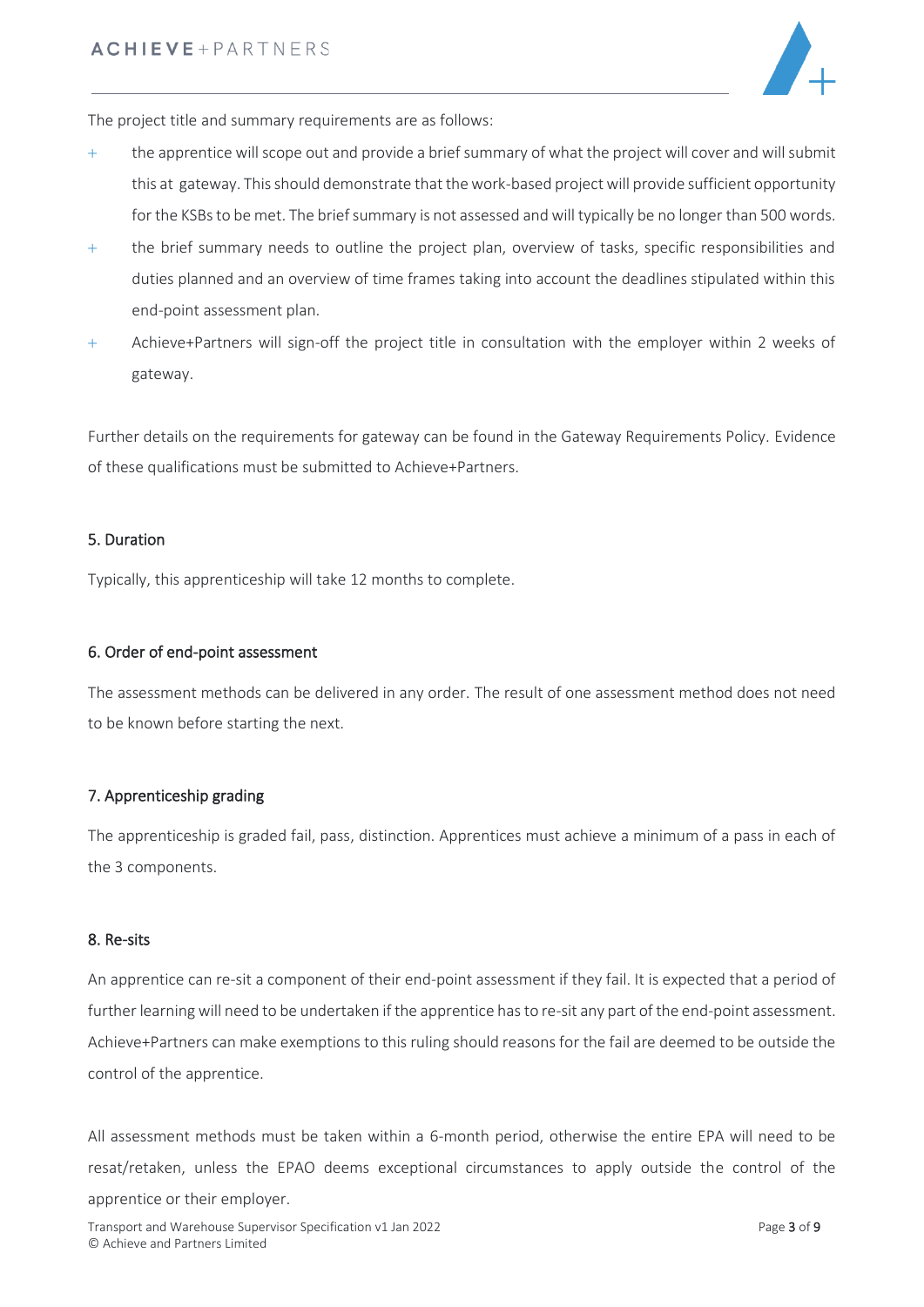

Apprentices may not need to complete a different project where a re-sit/re-take is required but may need to either re-work their project report and/or presentation.

#### 9. Professional recognition

This apprenticeship standard aligns with the membership requirements for the Chartered Institute of Logistics and Transport (CILT). The experience gained and responsibility held by the apprentice on completion of the apprenticeship will either wholly or partially satisfy the requirements for membership.

#### 10. End-Point Assessment (EPA) Methods

End-point assessment for this standard includes:

#### Multiple-choice test

| What are the<br>requirements?    | A 60-minute test that has 25 multiple-choice questions that tests the<br>knowledge assigned to this assessment method.<br>The test can be taken in the workplace or at an assessment centre.                                                                                                                                                                                                                                                                                                                                                                                                                                             |
|----------------------------------|------------------------------------------------------------------------------------------------------------------------------------------------------------------------------------------------------------------------------------------------------------------------------------------------------------------------------------------------------------------------------------------------------------------------------------------------------------------------------------------------------------------------------------------------------------------------------------------------------------------------------------------|
| Here are the ways we can<br>help | We provide online mock tests to help prepare your apprentice.<br>We provide an online learning module that supports the preparation.<br>Our online testing platform provides a simple solution that supports<br>apprentices undertake their test.<br>We provide feedback against the knowledge criteria.                                                                                                                                                                                                                                                                                                                                 |
| Project and presentation         |                                                                                                                                                                                                                                                                                                                                                                                                                                                                                                                                                                                                                                          |
| What are the<br>requirements?    | The project takes place over a maximum 12-week period from date when<br>the EPAO confirms the suitability of the project.<br>The presentation will be delivered to an independent assessor, either<br>face-to-face or via online video conferencing.<br>Questions will be asked after the presentation is complete.<br>The presentation will typically last 15-minutes, and questioning will<br>typically last 25-minutes.<br>The independent assessor will ask a minimum of five questions.<br>It can be taken in the workplace or at an assessment centre.<br>The project will cover knowledge, skills and behaviours assigned to this |

assessment method.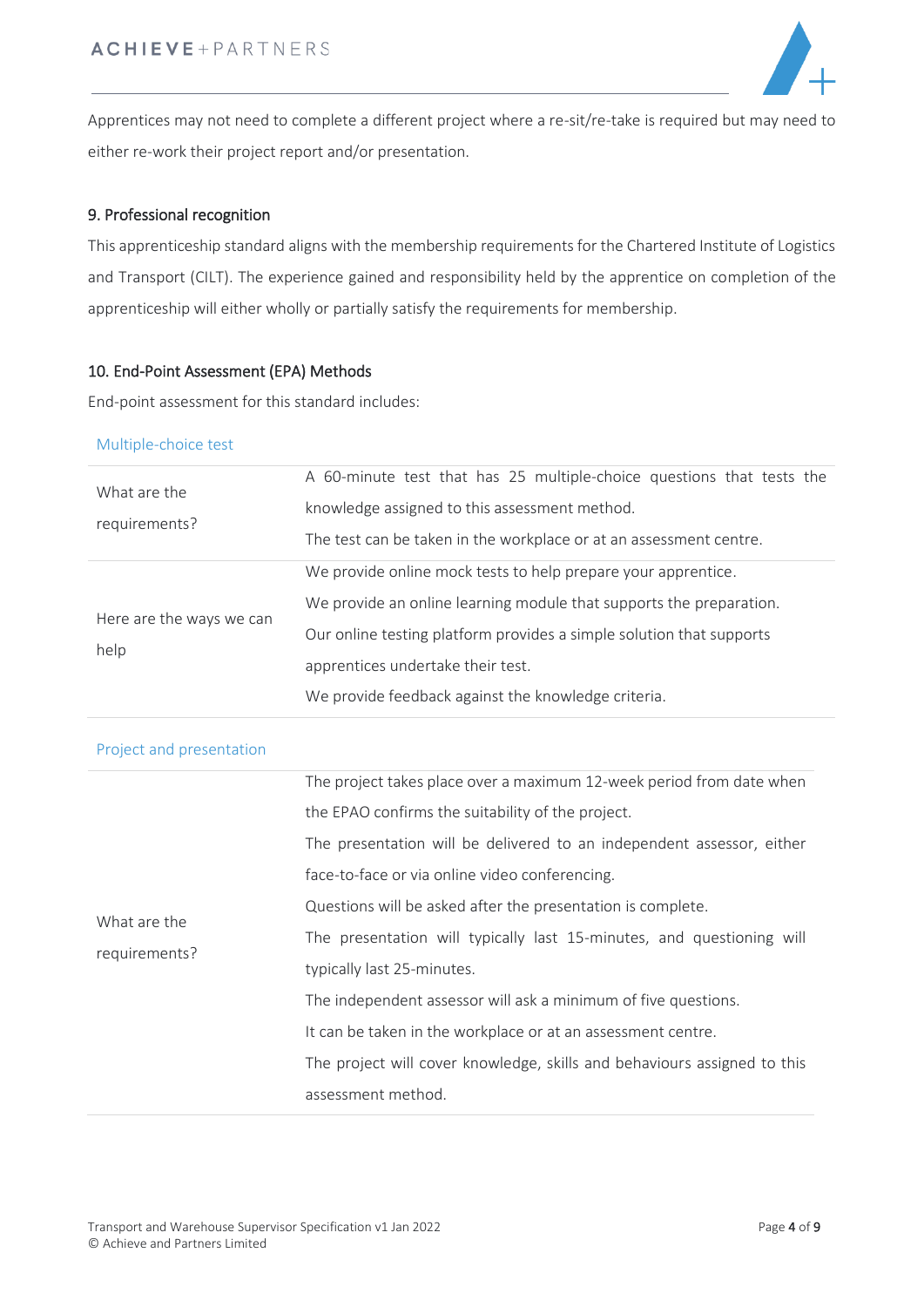

## Project and presentation continued

|                               | We provide support in identifying a suitable project subject.              |
|-------------------------------|----------------------------------------------------------------------------|
| Here are the ways we can      | We provide an online learning module that supports the preparation for     |
| help                          | the presentation and questioning.                                          |
|                               | We provide feedback against the grading criteria.                          |
| Interview                     |                                                                            |
| What are the<br>requirements? | The interview must last 45-minutes the independent assessor will ask a     |
|                               | minimum of 10 questions and may ask further questions for clarification    |
|                               | purposes.                                                                  |
|                               | The professional discussion can be taken in the workplace or at an         |
|                               | assessment centre.                                                         |
|                               | The questions will assess the knowledge, skills and behaviours assigned to |
|                               | this assessment method.                                                    |
|                               | We provide an online learning module that supports the preparation for the |
| Here are the ways we can      | professional discussion.                                                   |
| help                          | We provide feedback against the grading criteria.                          |
|                               | We provide a template for the portfolio of evidence.                       |

## 10. Requirements of the standard

Apprentices must demonstrate all of the knowledge, skills and behaviours listed in the standard.

| Knowledge statements                                                                                                                                                                    | Method |
|-----------------------------------------------------------------------------------------------------------------------------------------------------------------------------------------|--------|
| Core K1: Recruitment and selection process and practice including working with inhouse and<br>external resourcing teams.                                                                |        |
| Core K2: How to review staff performance including appraisals, performance development<br>reviews (PDR), work allocation, skill gaps and training for transport/ warehouse team members |        |
| Core K3: Factors that affect workplace efficiency and how these can be managed                                                                                                          | P      |
| Core K4: Organisational and individual KPIs and strategies for meeting these                                                                                                            |        |
| Core K5: People Management policies complaint with ACAS. For example disciplinary and<br>grievance processes                                                                            | КT     |
| Core K6: Organisational procedures for delivering customer service, managing customer<br>accounts, information, and quotation                                                           | Р      |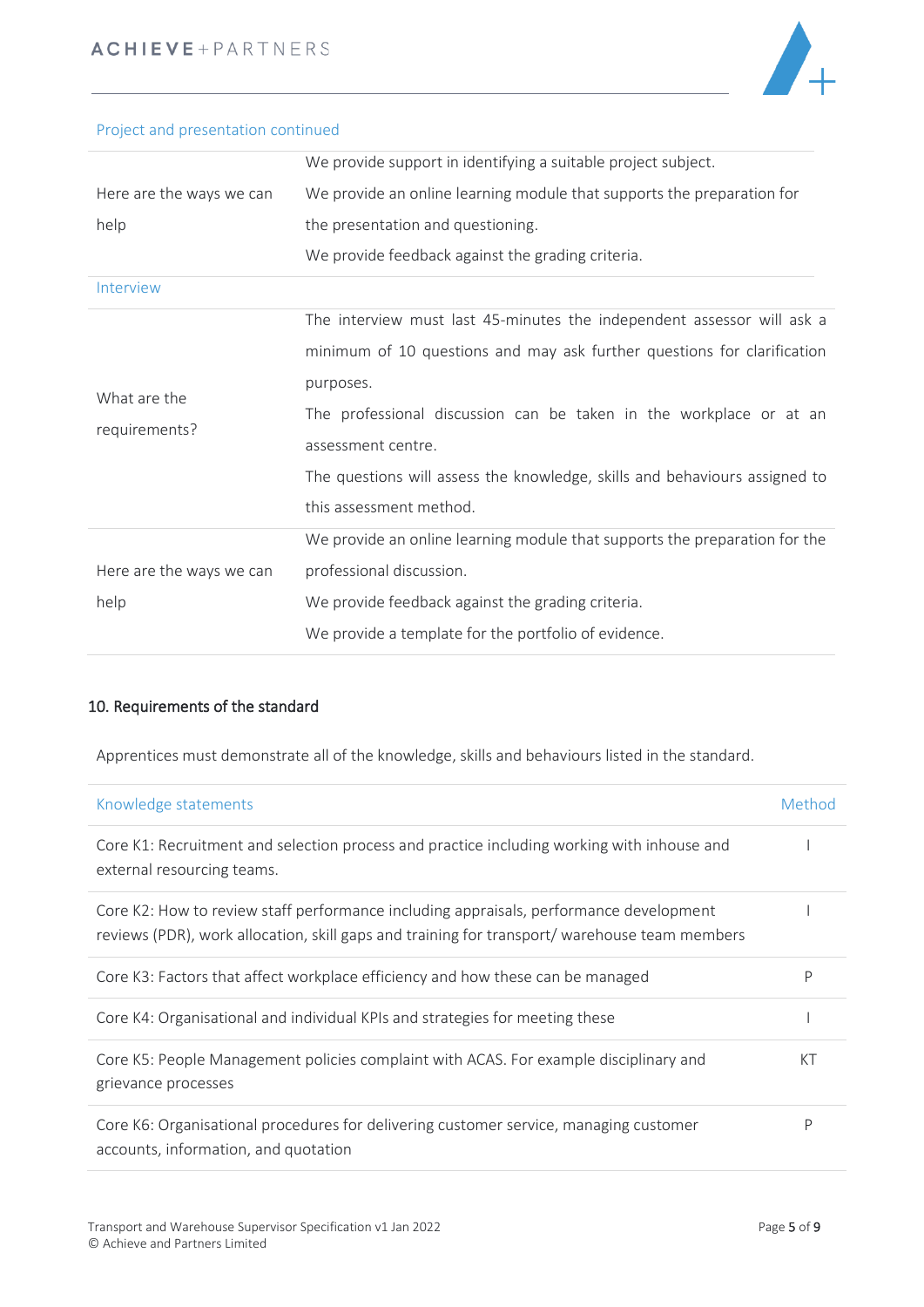# $\overline{\phantom{0}}$

| Knowledge statements                                                                                                                                                                                                                                        | Method |
|-------------------------------------------------------------------------------------------------------------------------------------------------------------------------------------------------------------------------------------------------------------|--------|
| Option 1 K7: Legislation governing operating licensing and understand the Operator Compliance<br>Risk Score system works and how Driver and Vehicle Standards Agency (DVSA) applies it to<br>operators.                                                     | KT     |
| Option 1 K8: Rules and best practice guidance for sector specific operations e.g., International<br>carriage of dangerous goods by road (ADR), Dangerous Goods Safety Advisor (DGSA), Livestock,<br>Perishable items, Ministry of Defence (MOD).            | KT     |
| Core K9: The application of Health and Safety regulations in transport and warehousing<br>operations.                                                                                                                                                       | KT     |
| Option 1 K10: Road traffic incident procedures and offences both UK and International including<br>documentation, information at the scene and duty to provide insurance details                                                                            | KT     |
| Core K11: Environmental impact of transport and warehousing operations i.e., telematics, Clear<br>Air Zones compliance, recycling                                                                                                                           | KT     |
| Core K12: IT systems and tools used to manage transport and warehouse operations                                                                                                                                                                            | P      |
| Option 1 K13: Load security as per DfT code of practice, 'Safety of Loads on Vehicles'                                                                                                                                                                      | KT     |
| Option1 K14: The role of the health and safety executive and the driver and vehicle licensing<br>agency within your organisation including anti-smuggling and security controls                                                                             | KT     |
| Option 1 K15: Road traffic rules, speed limits, weight limits and height restrictions                                                                                                                                                                       | KT     |
| Option 1 K16: Anti-smuggling, immigration and security control                                                                                                                                                                                              | KT     |
| Option 1 K17: Transport compliance e.g. International legislation, transportation services and<br>business entities                                                                                                                                         | KT     |
| Option 1 K18: Driver testing and licensing in relation to categories of driving entitlement,<br>vocational training requirements including Driver Certificate of Professional Competence                                                                    | KT     |
| Option 1 K19: EU and domestic driver's hours and working time legislation, the European<br>Agreement Concerning the Work of Crews of Vehicles Engaged in International Road Transport<br>(AETR), digital and analogue tachographs and domestic record books | KT     |
| Option 1 K20: Insurance requirements for fleet operators including level of cover, causes of<br>invalidation                                                                                                                                                | KT     |
| Option 1 K21: Vehicle maintenance requirements including scheduling and record keeping                                                                                                                                                                      | KT     |
| Option 1 K22: Principles of vehicle choice; taking into account safety, environmental                                                                                                                                                                       | KT     |
| Option 2 K23: The goods in process; receipt of goods to organisational standards, returned<br>goods, disposal of goods and resale of goods                                                                                                                  | KT     |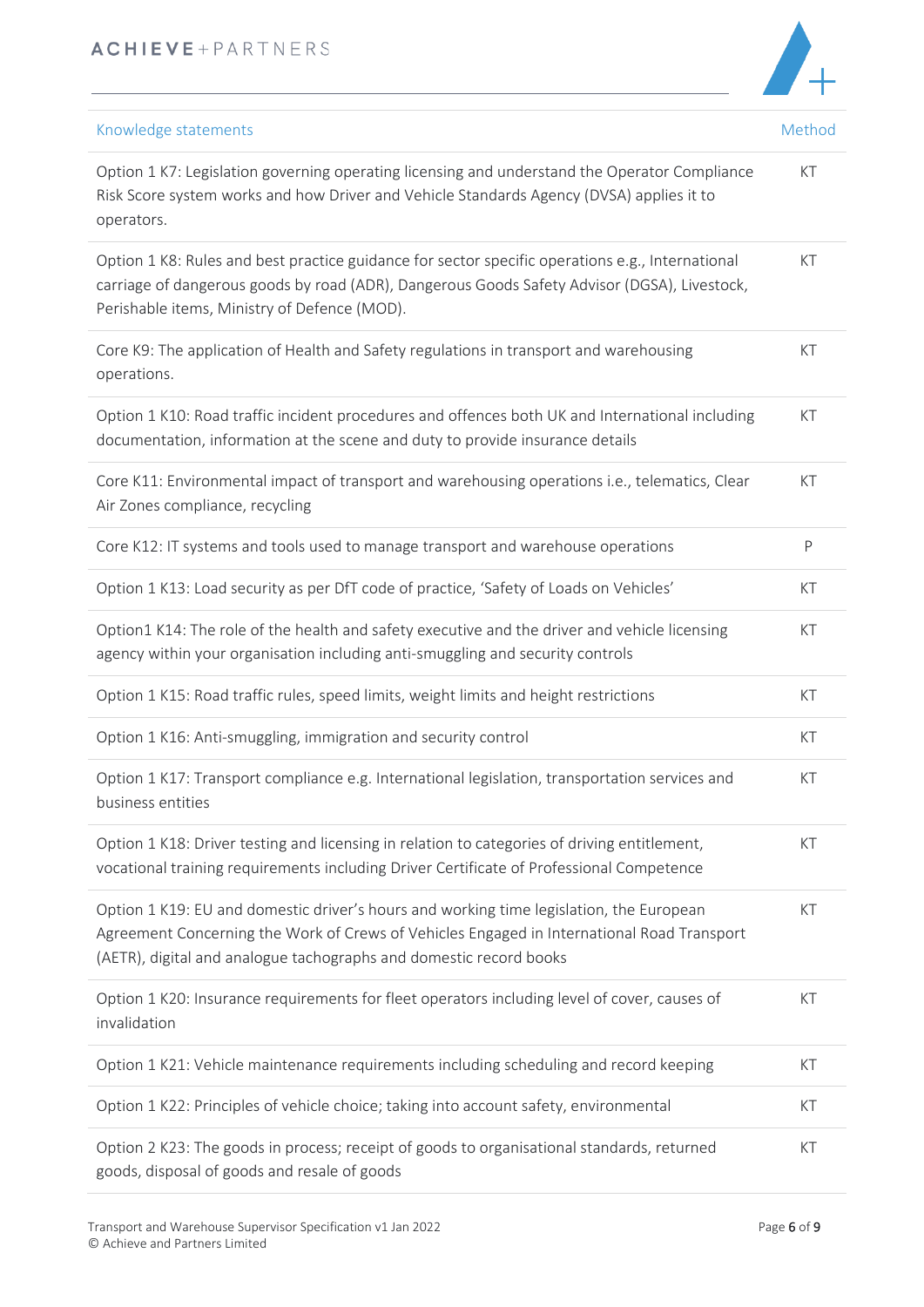

| Knowledge statements                                                                                                                                                                                                      | Method |
|---------------------------------------------------------------------------------------------------------------------------------------------------------------------------------------------------------------------------|--------|
| Option 2 K24: Stowing procedures to nominated warehouse locations                                                                                                                                                         | KT     |
| Option 2 K25: Procedures to dispose of and resell goods through secondary markets                                                                                                                                         |        |
| Option 2 K26: Picking schedules and dispatch time                                                                                                                                                                         |        |
| Option 2 K27: Warehouse dispatch processes                                                                                                                                                                                |        |
| Option 2 K28: Stock management processes and procedures                                                                                                                                                                   |        |
| Option 1 K29: Correct loading procedures for goods and safe transport weight limits                                                                                                                                       |        |
| Core K30: Legislation and ways to keep the premises within the current Health and Safety<br>Executive guidelines                                                                                                          | P      |
| Option 2 K31: Service and maintenance requirements for Mechanical Handling Equipment (MHE)<br>and Lifting Operations and Lifting Equipment Regulations (LOLER)                                                            | КT     |
| Option 2 K32: Procedures for direct orders or special orders that are not part of standard stock<br>lines                                                                                                                 | КT     |
| Skills statements                                                                                                                                                                                                         | Method |
| Core S1 Allocate and monitor work and set objectives including continual professional<br>development (CPD), for transport/ warehouse team members.                                                                        |        |
| Core S2 Identify skill and knowledge gaps in own performance and team performance in relation<br>to transport/ warehouse operation                                                                                        |        |
| Core S3 Complete performance development reviews (PDR)/ staff appraisals for transport/<br>warehouse team member                                                                                                          |        |
| Core S4 Plan training to meet the requirements of the business and the team members including<br>where required, Driver Certificate of Professional Competence and Material/Mechanical<br>Handling Equipment requirements |        |
| Core S5 Achieve KPI's and targets set for the transport/ warehouse team and individuals within<br>the transport/ warehouse team                                                                                           |        |
| Core S6 Carry out disciplinary and manage grievances as per organisational guideline                                                                                                                                      |        |
| Core S7 Lead team and departmental communications and meetings                                                                                                                                                            |        |
| Option 1 S8: schedule journeys: planning route, timings, costs, and resources. Calculating driver<br>hours/ use of tacho graphs and selecting the appropriate vehicle and ancillary equipment for the<br>load being moved | P      |

Option 1 S9; Oversee and review fuel costs and deal with issues when they occur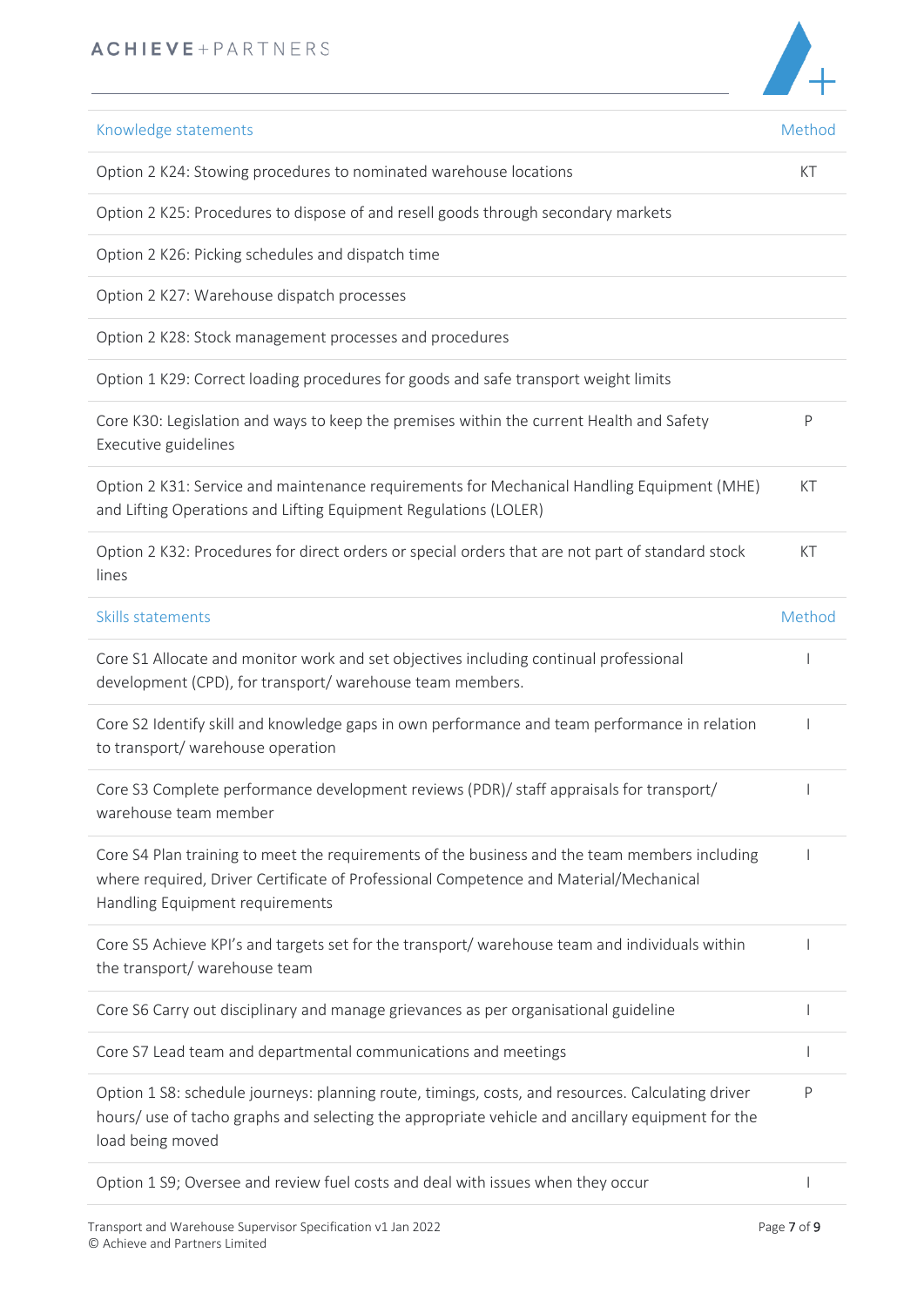# ACHIEVE+PARTNERS



| Skills statements                                                                                                                                                                                    | Method |
|------------------------------------------------------------------------------------------------------------------------------------------------------------------------------------------------------|--------|
| Option 1 S10: Ensure the vehicle is safe and legally loaded and vehicle is marked and labelled<br>compliantly in line with regulations regarding the carriage of dangerous goods                     | P      |
| Option 1 S11: Ensure vehicle, driver and load documentation is available for the journey and<br>meets legal requirements                                                                             | P      |
| Core S12: Carry out risk assessments appropriate to work environment in accordance with the<br>Health and Safety Executive                                                                           | P      |
| Core S13 Plan, organise and evaluate vehicle and warehouse maintenance schedules for<br>compliance with the DVSA 'Guide to Maintaining Roadworthiness' or other Approved Codes of<br>Practice (ACOP) |        |
| Core S14: use IT equipment and systems for the role such as telematics or warehouse<br>management systems                                                                                            | P      |
| Option 2 S15: plan and review warehouse compliance and efficiencies; labour, placement,<br>schedules, resources to inform improvements, including inbound and outbound goods                         | P      |
| Core S16 ensure the security of the transport, warehouse, and goods in line with organisational<br>policies                                                                                          | P      |
| Option 2 S17: Review and measure the performance of warehouse operations to inform<br>improvements to safe operating processes and systems, i.e. picking, stowing, dispatch                          | P      |
| Option 2 S18 lead and review the process for returned, damaged goods, customer bespoke and<br>direct orders                                                                                          |        |
| Option 1 S19 Supervise loading to ensure correct procedures are used                                                                                                                                 |        |
| Core S20: communicate with internal and external customers using various communication<br>methods                                                                                                    | P      |
| Core S21: identify and propose innovative business improvements                                                                                                                                      | P      |
| <b>Behaviour statements</b>                                                                                                                                                                          | Method |
| Core B1: Demonstrate the organisations values to promote and enhance brand reputation                                                                                                                |        |
| Core B2: demonstrate ownership and responsibility for their own safety and that of others                                                                                                            |        |
| Core B3: Take ownership for your own performance and training committing to self-<br>improvement. Keeping up to date with industry developments                                                      |        |
| Core B4: positive attitude and approach to their work even when priorities and working patterns                                                                                                      | P      |

change